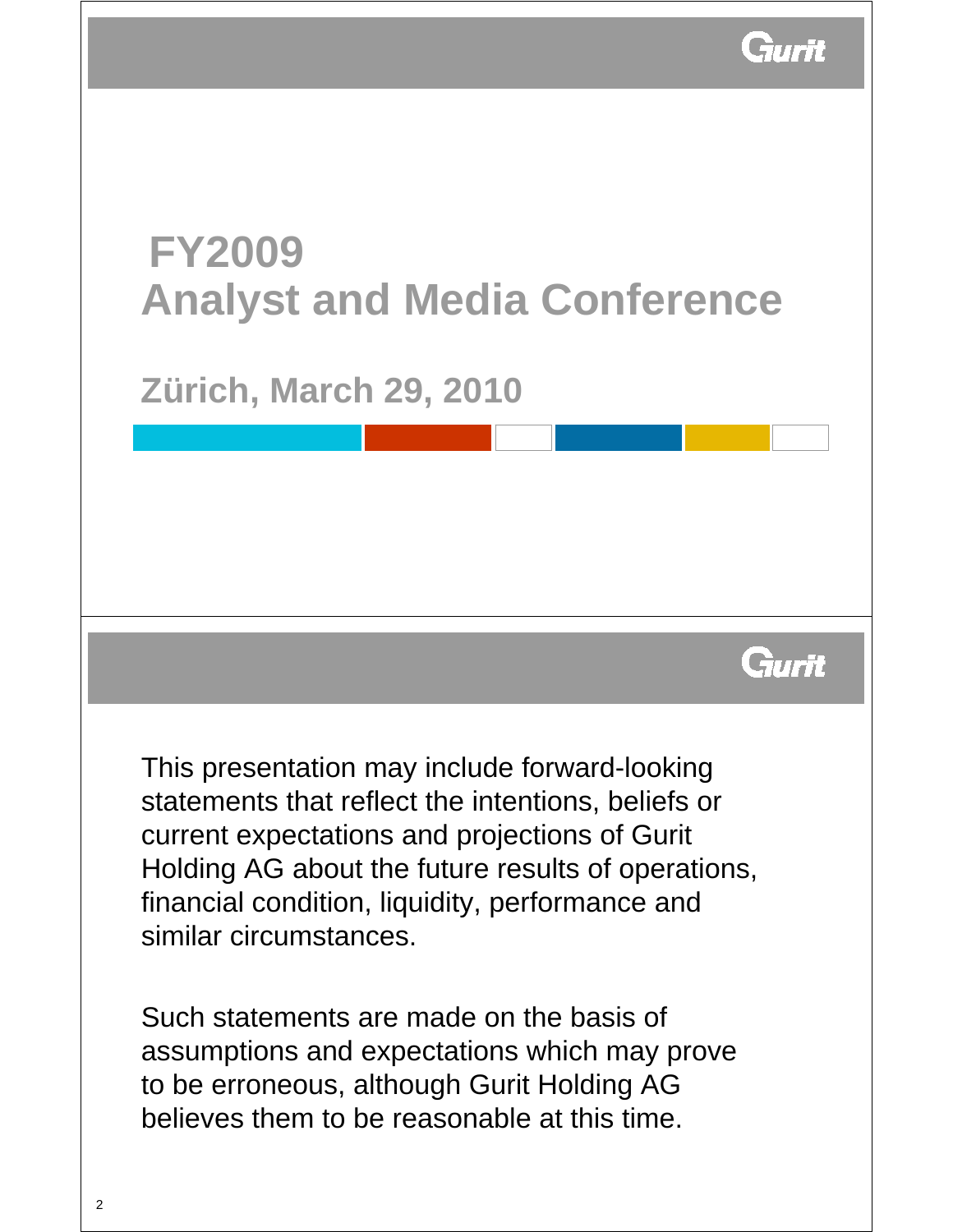

# **Agenda**

Key achievements 2009 Rudolf Hadorn

Strategic and Rudolf Hadorn business outlook 2010

Questions & Answers

Financial results 2009 Markus Knuesli Amacker



**Gurit successfully completed '08 turn-around and mastered '09 recession by…**

- 2008 a year of turn-around for Gurit
- 2009 a year of global financial/economic recession
- $\rightarrow$  Operationally managed Company flexibly and successfully through turn-around situation and recession
- $\rightarrow$  Continue to execute long-term strategic objectives
	- 3 strategic acquisitions in 2009
	- 1 divestment completed (GuMa JV) in 2009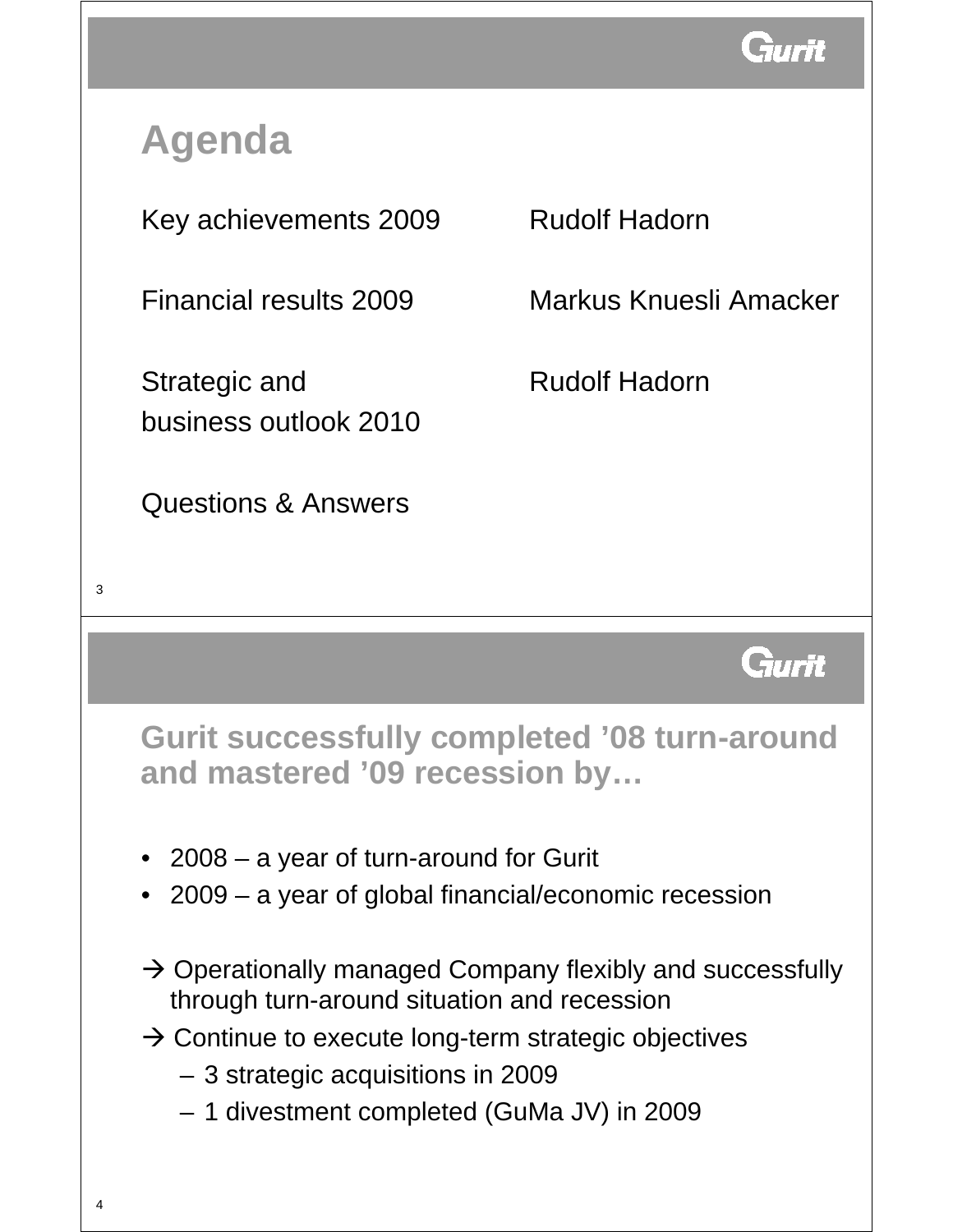

### **…managing the recession challenges …**

### Major Challenges in 2009

- $\triangleright$  Declining markets
- $\triangleright$  Price pressure
- $\triangleright$  Sinking capacity utilization
- $\triangleright$  Achieve ongoing operational improvements

### Actions taken

- $\checkmark$  Flexibly adjusted workforce
- $\checkmark$  Expand addressable markets
- $\checkmark$  Group-wide global sourcing
- $\checkmark$  Lean manufacturing progress
- $\checkmark$  Use time for equipment retrofits and trainings
- $\checkmark$  Reduce production variances across all sites and products
- $\checkmark$  Further Management reenforcements

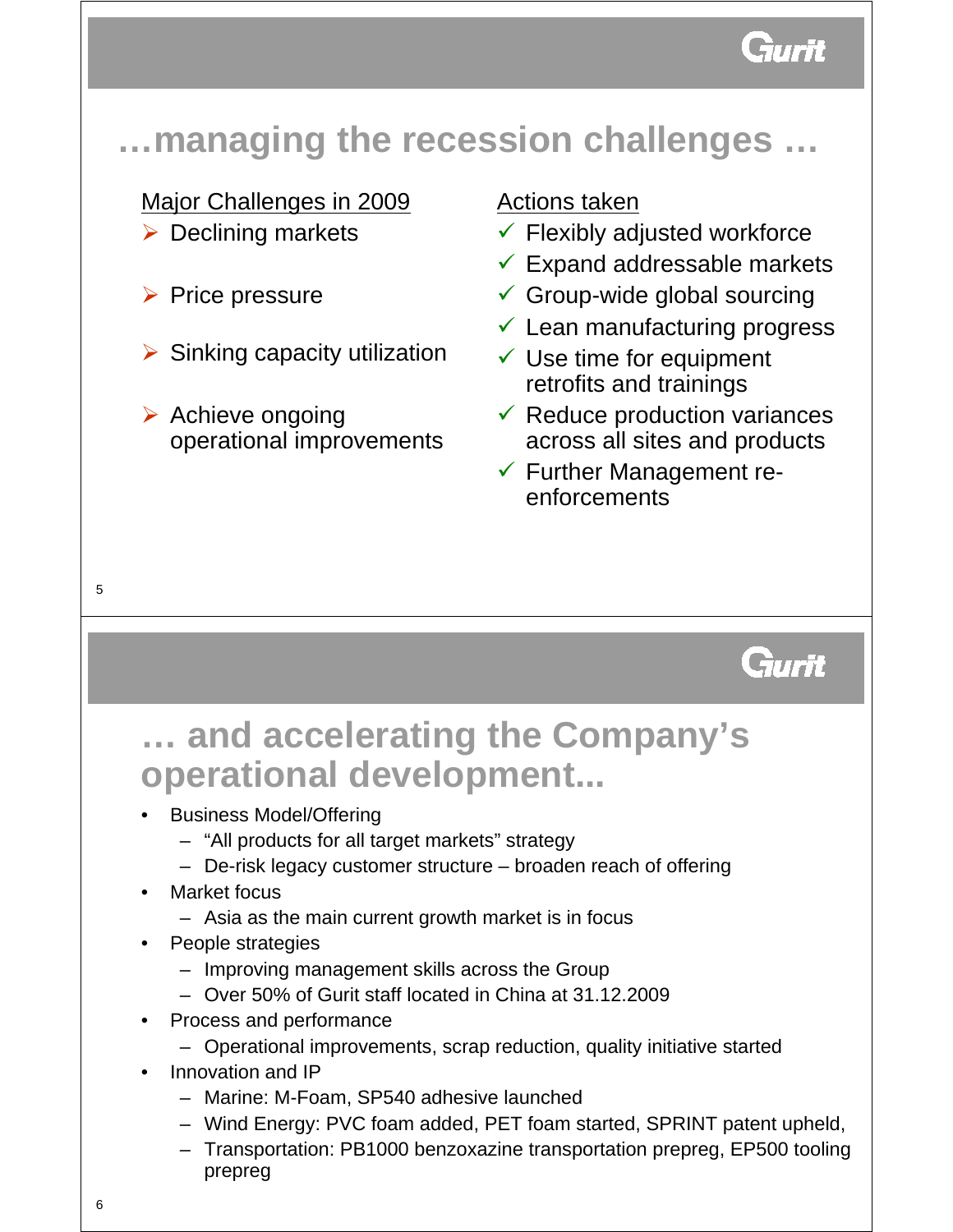### Wind Energy



### **Poor sales of prepreg in Europe, building China base and broadening offering range…**

#### **Europe and America: Gurit customers suffered; Asia: "seeding" steps**

- Gurit's European customers: poor book-to-bill ratios, hit by recession
- Gurit actually increased share at existing customers, yet lost in absolute terms
- Very dynamic Chinese market; Gurit's offering at start and narrow (prepreg, 1 foam)
- Broadened core offering to better target Chinese infusion blade manufacturers

#### **Capacity utilization:**

• Sufficient in Europe, growing from small base in China, ongoing weak in Canada

#### **Offering initiatives:**

- Started to add PVC, PET and Balsa to existing Corecell foam portfolio
- Sales momentum with new foams to show in 2010
- Customer wins in China, low values yet in 2009
- New product developments for 2010 (new resin system)

#### **FY2009 results in Wind Energy**

- $\rightarrow$  Wind Energy sales down 17.9% to CHF 205.4 million
- $\rightarrow$  Profitability at overall group level

# Wind Energy



Gurit

### **…Building a broader global position …**

Exhibit 8: We expect global demand for new installations of wind turbines to<br>grow at 16% CAGR out to 2020 ...<br>Estimated new wind turbine installations



Development of Gurit product portfolio

- 2006/7: Gurit largely focusing on European
- Prepreg blade manufacturers • 2007: Gurit added CoreCell structural foams; Following European manufacturers to
- China and N-America • 2008: Gurit added foam and kitting;
- Expanding customer base in China/Asia • 2009: Gurit added PVC, balsa core, PET
- $\rightarrow$  Building a product offering for all blade

manufacturing technologies

Exhibit 9: ... but with significant-near term differences in growth rates: The<br>US may be weak in 2010, whereas China should be strong Estimated growth rates by region



Gurit market exposure is being addressed by strategy:

- Still strongly dependent on European customers
	- Europe markets flat
	- Funding crunch leads to weakness in new investments
- Low order intake at key European customers
- Growing presence in China/Asia with foam offering
- Limited customer portfolio in America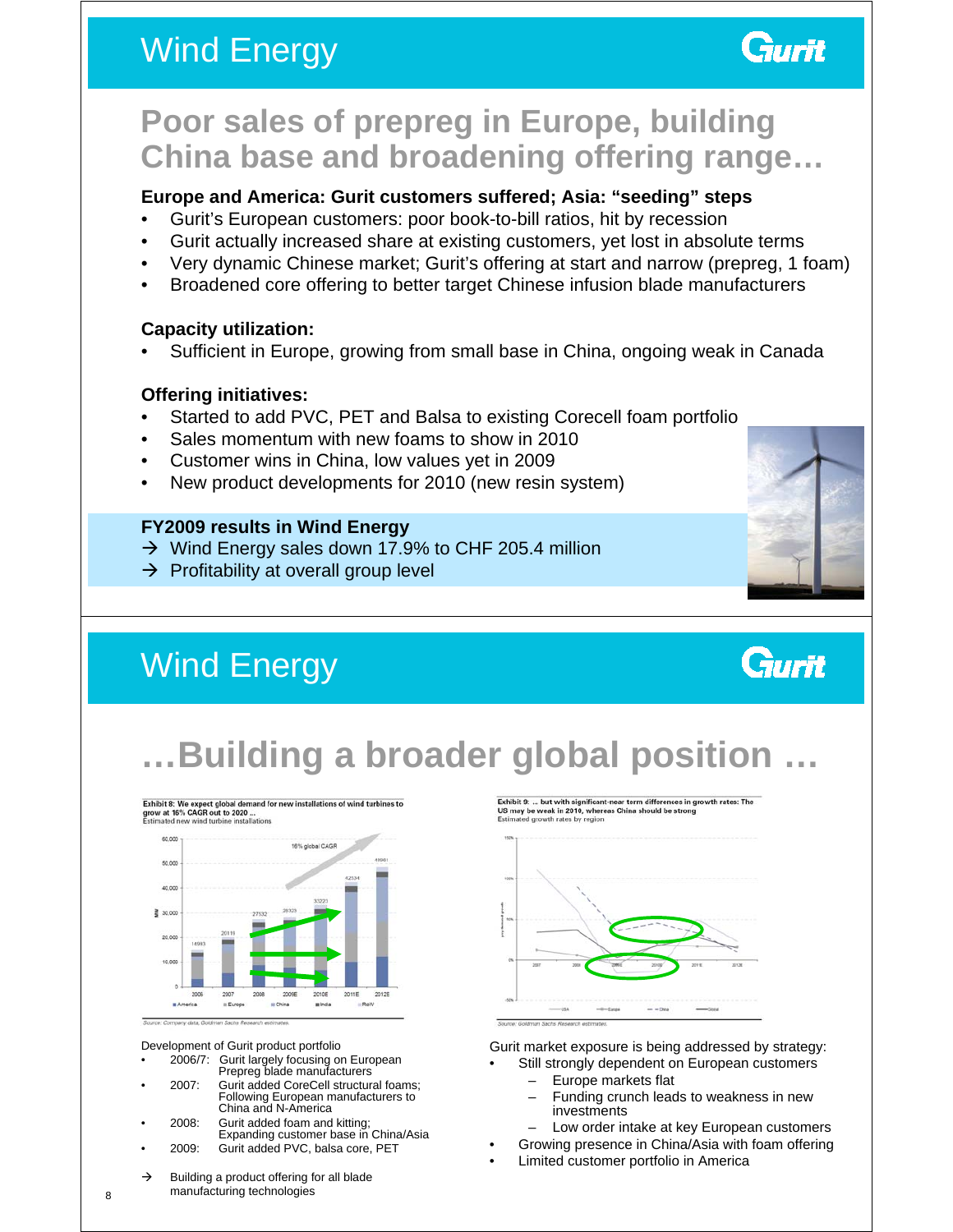### **Transportation**



### **"Farm" Aerospace business and "Build" Automotive customer base ...**

#### **Market/Strategy/Offering/Performance**

#### **Aerospace**

- Leader position in Airbus interiors, yet fewer than expected A380 built
- Solid position in secondary structures in Ariane rockets and smaller aircraft
- Innovative product offering to secure future sales

#### **Automotive**

Three customers by year-end, ongoing industry interest

#### **Rail**

• CRC of China use Gurit prepregs in high speed EMU trains

#### **FY2009 results in Transportation**

- Transportation sales down 17.1% to CHF 59.6 million
- Above group overall profitability

#### $\overline{Q}$

### **Marine**



### **Protect business in recession and strengthen it going forward …**

- Strongest drop in decades drives many production boat-builders out of business
- Super yachts and race boat market somewhat more stable as existing projects were finished; yet only few new projects
- Gains in market share for Gurit
- Market interest resumed in fall recovery pace visible
- Gurit started to focus on Mediterranean Europe
- Introduction of special M-Foam is creating momentum
- Acquisition of High Modulus creates true global leader in marine engineering and materials
- $\rightarrow$  Marine sales down 41.7 % to CHF 42.3 million
- $\rightarrow$  Not profitable in 2009







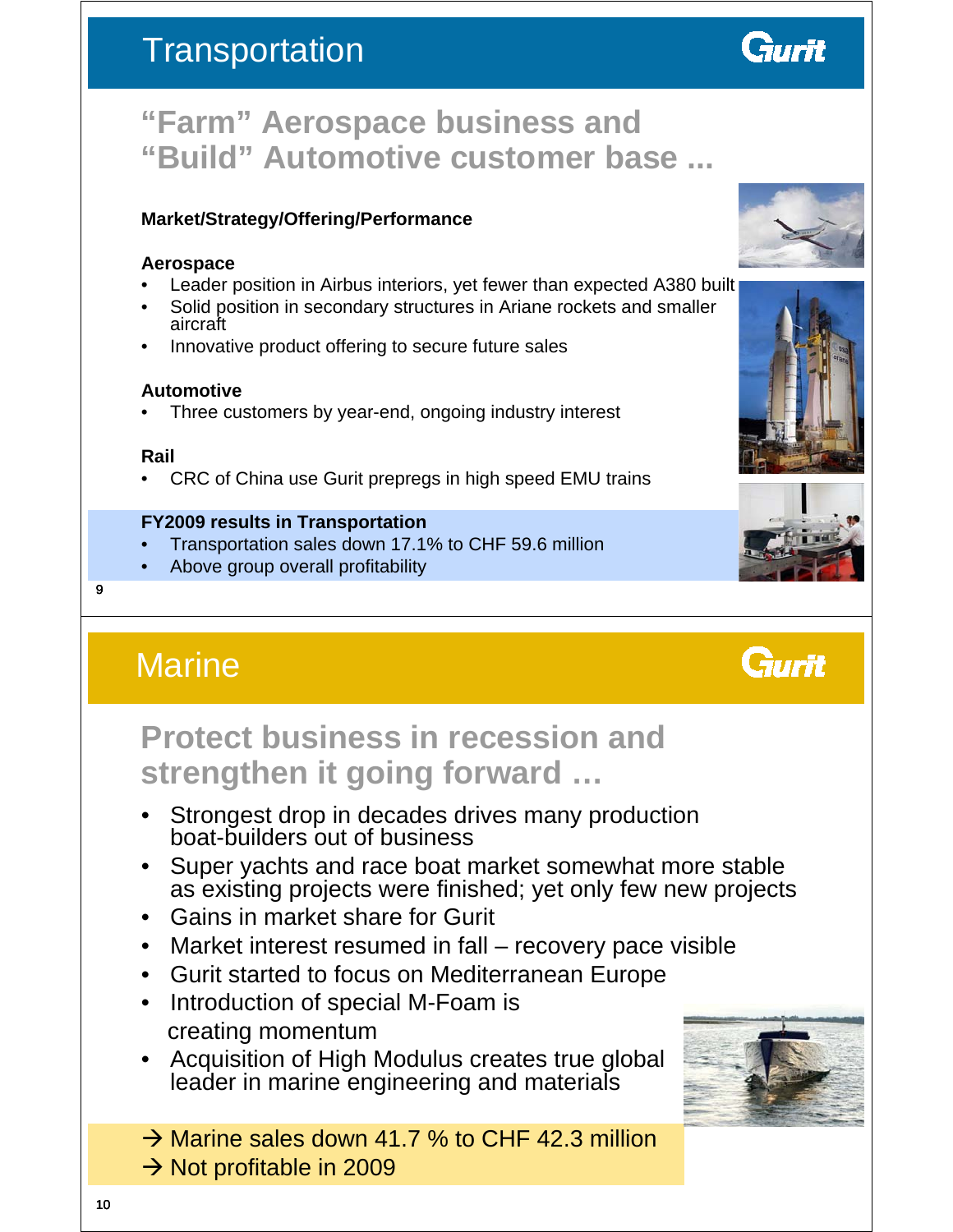

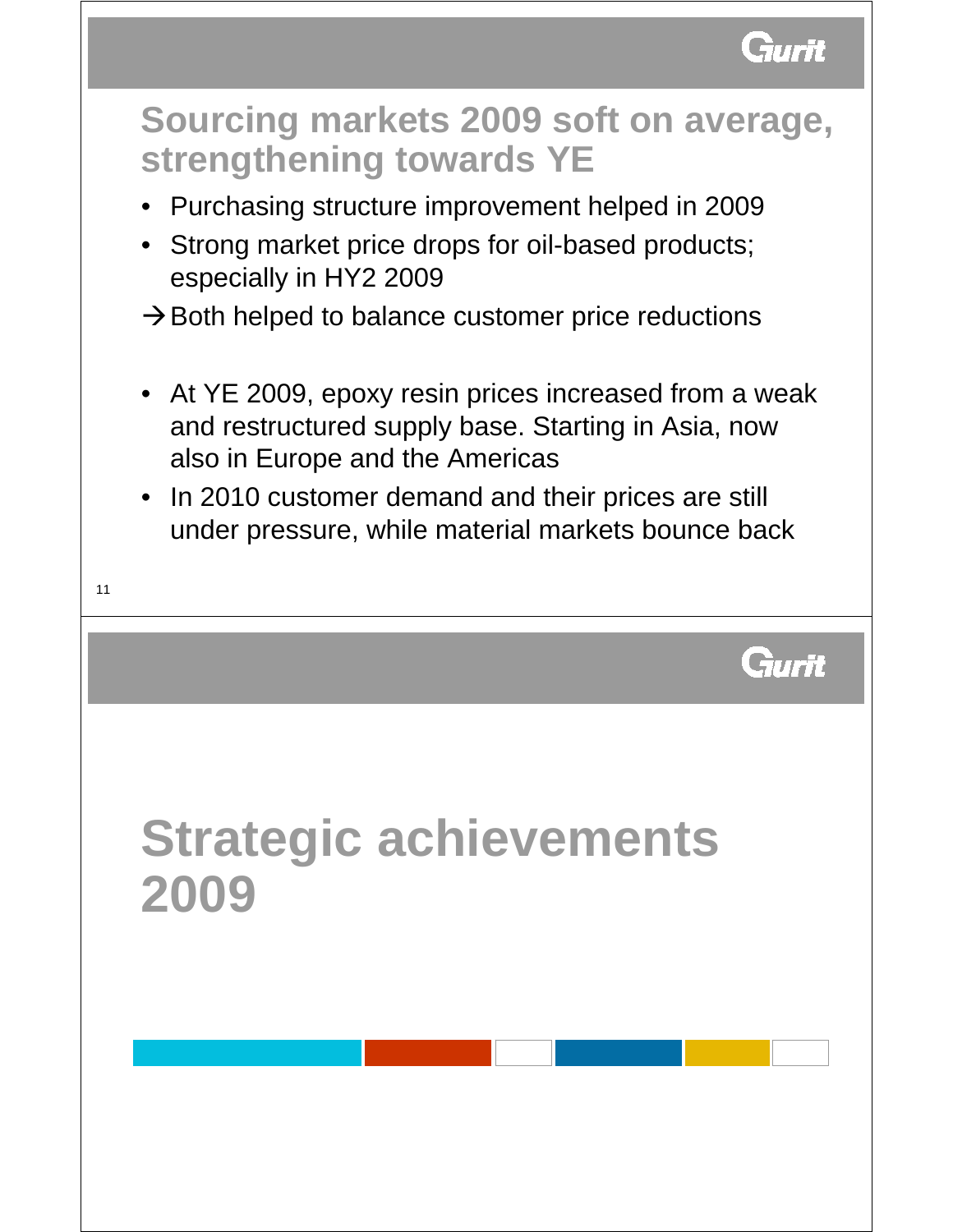

### **Gurit's strategic achievements in 2009**

Gurit pursued three strategic avenues in 2009

- 1. Gurit Structural **Foam/Core** Strategy
- 2. Gurit **China** Strategy
- 3. Gurit Market **Expansion** Strategy

|           | <b>WE</b> | TΩ | <b>MA</b> |
|-----------|-----------|----|-----------|
| Foam      |           |    |           |
| China     |           |    |           |
| Expansion |           |    |           |

Last non-core business divestment completed

- Sale of 50% share in Gurit-Mazzuchelli JV GuMa
- $\rightarrow$  Strategic achievements are inter-connected and have positive impact on all target market areas

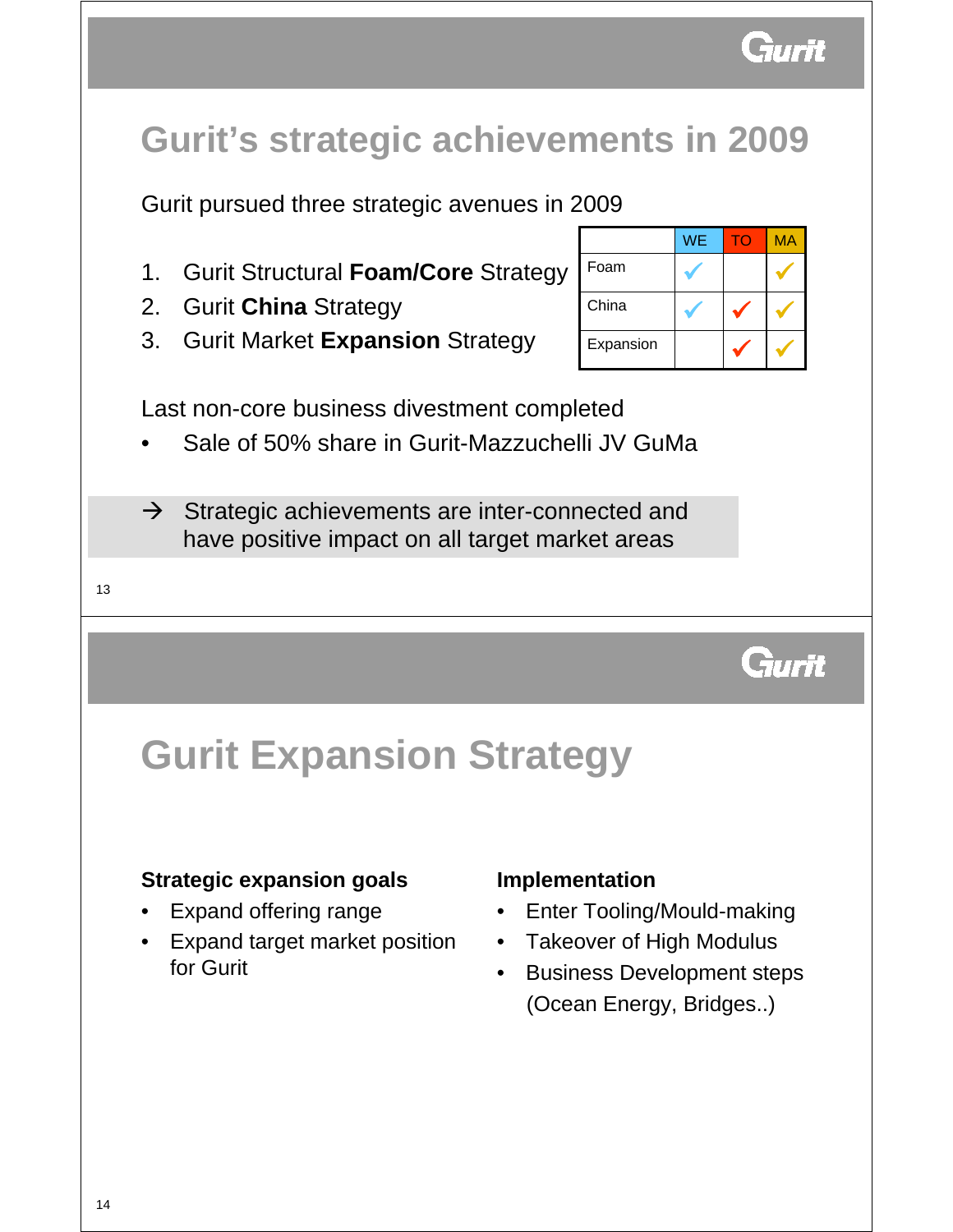Gurit

# **Gurit's Foam/Core Strategy**

### **Strategy rationale**

- Prepreg position serves only 2 of the top ten global customers
- A full range of structured foams targets also the infusion market, especially in China
- Thermo-set and thermo-plastic foams addressed
- Synergies through material bundling targeted
- Chinese local wind turbine blade manufacturers predominantly use infusion technology, PVC foams or Balsa wood
- Gurit decided to develop local production "in China for China" and possibly low cost re-export

### **Strategy implementation**

- $\rightarrow$  PVC: "In China/for China" Acquisition China Techno Foam to develop own PVC foam; foam already qualified, ramp-up in Q1 2010
- $\rightarrow$  PET: Manufacturing agreement in Europe with supplies starting Q2 2010; own extruder for China ordered and SOP in Q4 2010
- $\rightarrow$  Expand kitting capability in China
- $\rightarrow$  Balsa wood also in offering
- $\rightarrow$  Development of M-Foam for Marine achieved

Gurit

# **Gurit's Foam/Core Strategy: PET**

- Technology leaders in Wind Energy blade production move towards PET thermo-plastic foams
- PET offers advantages:
	- High-temperature curing is good for prepreg builds
	- Continuous process offers advantages in quality assurance
	- Extrusion process makes cut-offs and sawdust recyclable
- Over-proportional growth expected in commercially attractive PET foam
- Own extruder ordered to start production in China in Q4 2010

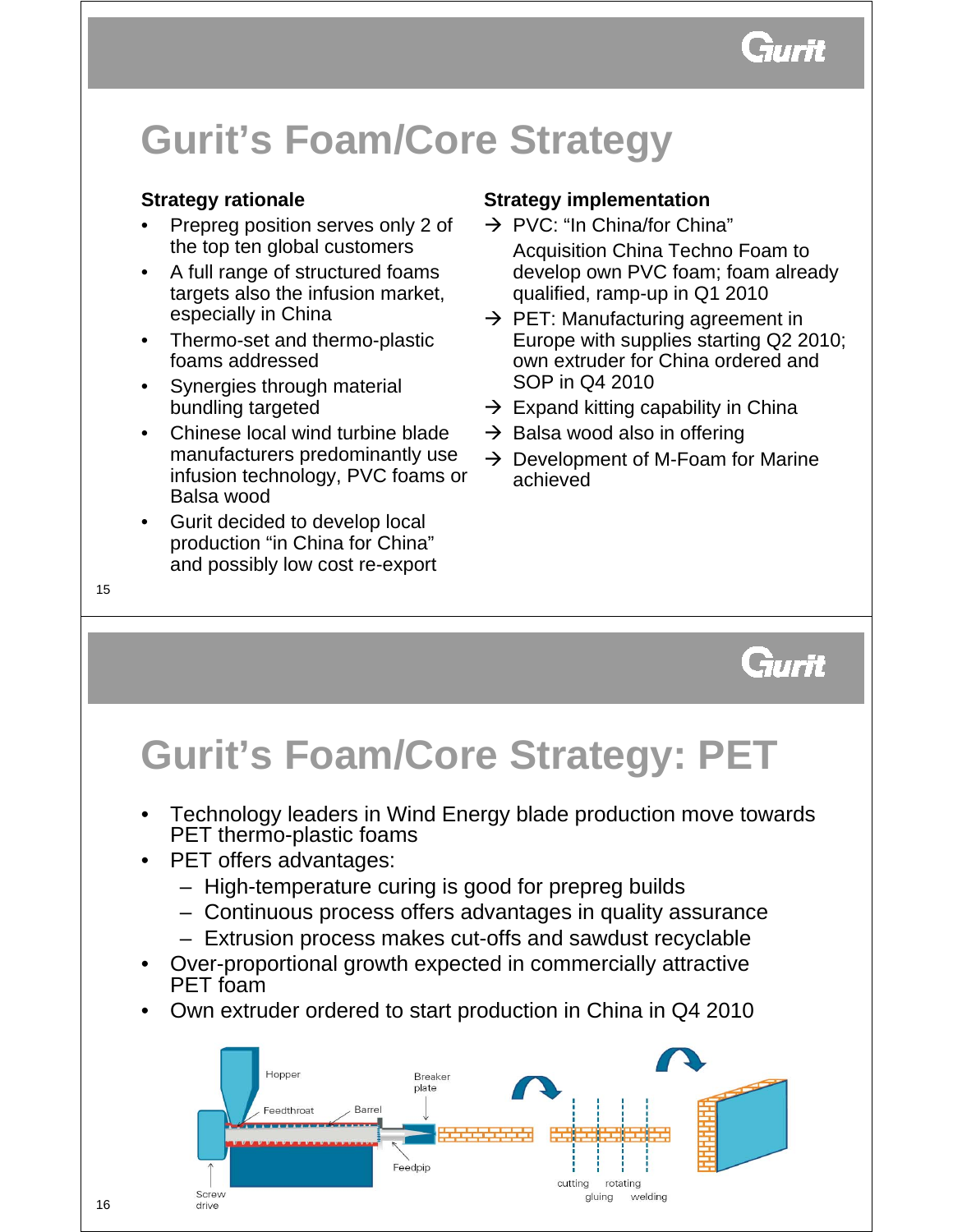

# **Gurit's Foam/Core Strategy: PVC**

### **PVC structural foam production in/for China**

- Acquisition of China Techno Foam in 2009
- Many Chinese blade producers use European blade technology with PVC/Balsa kits as core material
- PVC mainly imported from Europe. Gurit with differentiating "in/for China" strategy
- Rapid in-house development of own PVC foam product ("PV-Cell G-Foam") in H2 2009
- PVC gives access to many new customers
- Sales started in Q1 2010
- Capacity can be doubled in Qingdao depending on success.



17

#### Gurit **Gurit China Strategy 2010 GDP forecasts**  China is world-wide **(by forecast date; annual % change)** • one of the most important **10** manufacturing places **China 8** a key global sourcing market **India 6** • the fastest growing Wind Energy market **4** • (an emerging aerospace **2 US Japan Euroland** market) **0 BritainMar Jan Apr May Jun Jul Aug Feb**  $\rightarrow$  Gurit can leverage well established position in China (Tianjin, Qingdao, Taicang)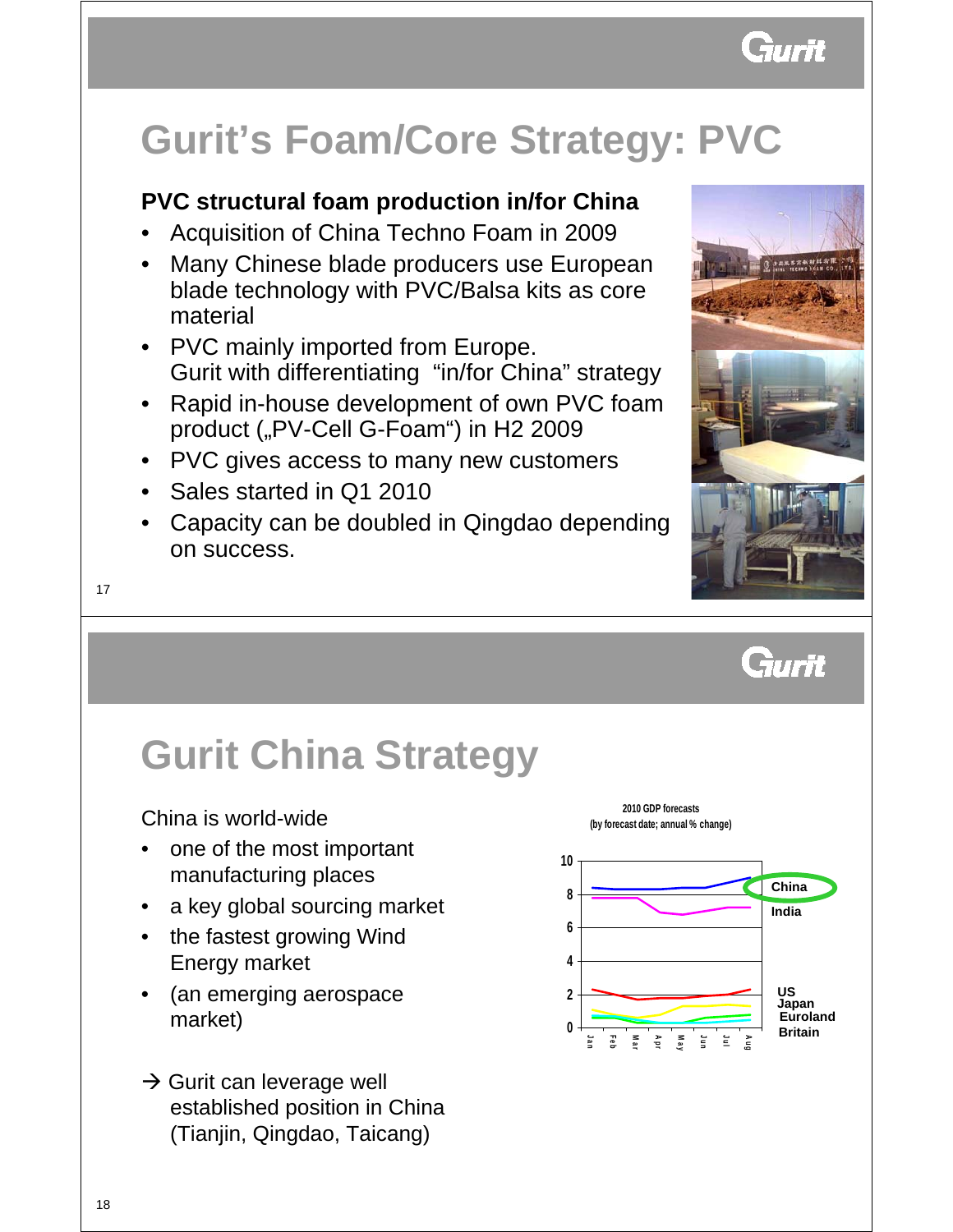### **Tooling**



### **Acquisition rationale**

- Early stage critical component for blade manufacturers
- Red Maple is a young company but has a strong market position in the Chinese market,
- Low cost base, solid quality, high capacity offering is attractive – global market reach is targeted
- Material/equipment innovation and offering bundling
- Ambition to develop low-cost prepreg blade moulds
- Opportunities outside of Wind Energy market exist



Gurit



Gurit



19

### **Tooling**

# **Red Maple**

- Leading producer of high quality moulds and tooling supply for Chinese infusion blade market
	- Cost of tools approx. 50% of European competitors
	- Tooling lead times approx. 50% of OEM inhouse manufacture
- Expanded from supply of unique & popular mould hinge technology (Powerhinge) to mould making
- based in Taicang, 70 km from Shanghai
	- 530 people, incl. many CAD designers
	- 9000m2 factory all critical steps in-house
	- 60m blade mould transport to Shanghai port
	- 36m x 8m CNC paste model cutting equipment
- Supplies many moulds for standard blade licenses in China
- Sales contacts with many major blade builders
- Significant site expansion ready in summer 2010

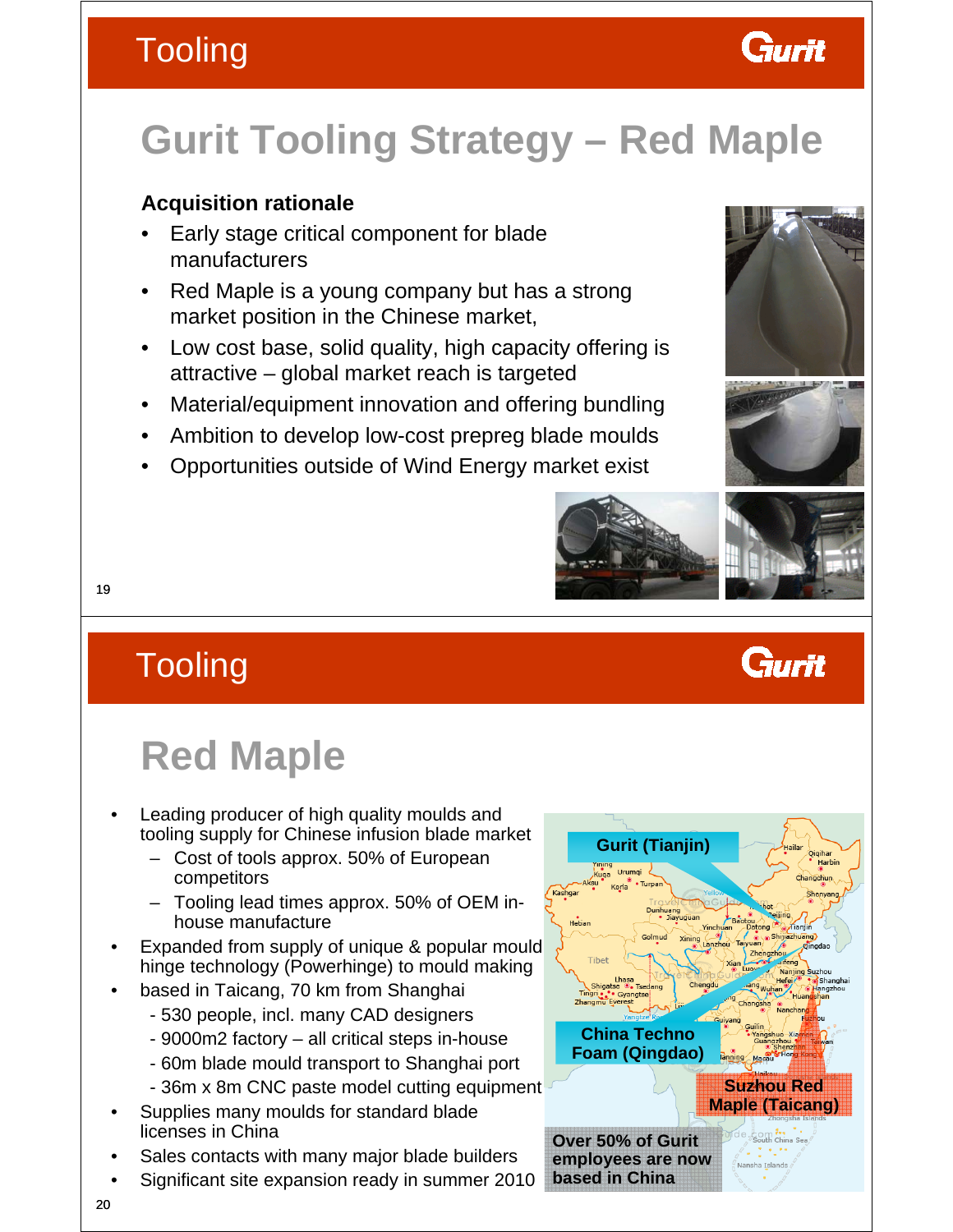### **Marine**



# **SP-High Modulus – the perfect fit**

### **SP-High Modulus – business combination rationale**

- Combine 2 leading marine composite engineering specialists
- Gurit materials and High Modulus'  $B<sup>3</sup>$  SmartPac solution
- strengthen market position for markets to recover soon
- $\rightarrow$  Built the true global leader in
	- Marine structural engineering
	- Marine composite materials
	- Intelligent material supply solutions

### **High Modulus**

- Founded in 1979, Offices in NZ, AUS, UK, USA, Asia
- Focus on customized solutions; mainly in marine sector
- Materials distribution / Structural design / Technical support  $(R&D,$  onsite, testing) /  $B<sup>3</sup>$  SmartPac







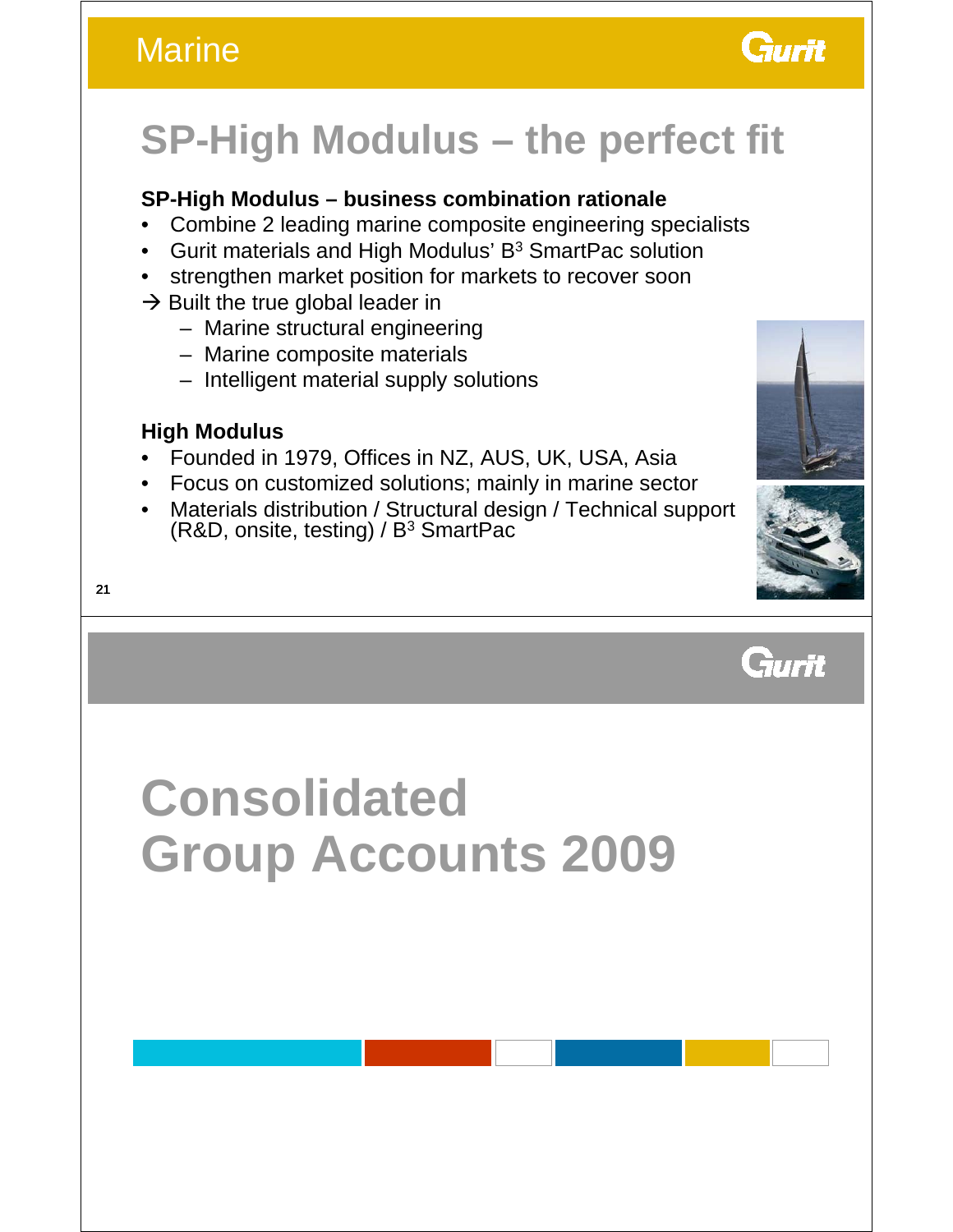

### **Net sales decrease due to recession and divestment of non-core activities**



|                             | Actual 2009 | Actual 2008 | Actual 2008 at<br>2009 rates | Variance vs<br>Actual 2008 | Variance vs<br>Actual 2008 at<br>2009 rates |
|-----------------------------|-------------|-------------|------------------------------|----------------------------|---------------------------------------------|
| Wind Energy                 | 205.4       | 269.8       | 250.1                        | $-23.9%$                   | $-17.9%$                                    |
| Transportation              | 59.6        | 74.7        | 71.9                         | $-20.2%$                   | $-17.1%$                                    |
| Marine                      | 42.3        | 81          | 72.6                         | $-47.8%$                   | $-41.7%$                                    |
| <b>Total Target Markets</b> | 307.3       | 425.5       | 394.6                        | $-27.8%$                   | $-22.1%$                                    |
| Other                       | 7.1         | 30.7        | 30.5                         | $-76.9%$                   | $-76.7%$                                    |
| <b>Total Net sales</b>      | 314.4       | 456.2       | 425.1                        | $-31.1%$                   | $-26.0%$                                    |

23



**Operating EBIT margin 2009 increases from 5.4% to 5.8%\***



#### **5.4% EBIT Return on Sales 5.8%**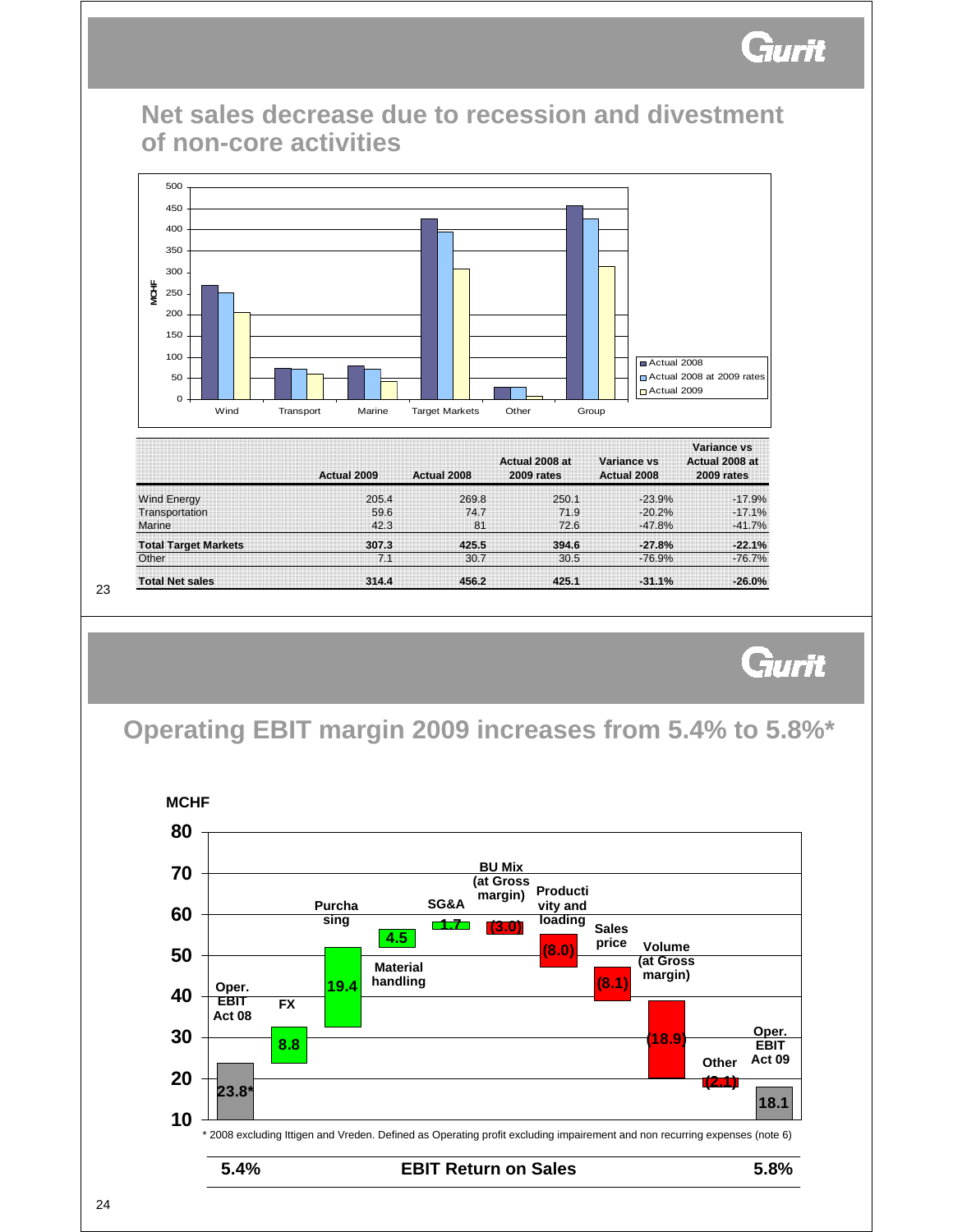Gurit



|                                 | 2009        |         | 2008*       |         |  |
|---------------------------------|-------------|---------|-------------|---------|--|
|                                 | <b>MCHF</b> | $%$ NS  | <b>MCHF</b> | $%$ NS  |  |
| <b>NET SALES</b>                | 314.4       | 100.0%  | 456.2       | 100.0%  |  |
| <b>Operating EBIT</b>           | 18.1        | 5.8%    | 24.1        | 5.3%    |  |
| <b>Exceptional items</b>        | 19.9        | 6.3%    | 4.0         | 0.9%    |  |
| <b>EBIT</b>                     | 38.0        | 12.1%   | 28.1        | 6.2%    |  |
| Exchange gains and losses       | $-2.6$      | $-0.8%$ | 3.9         | 0.9%    |  |
| Interest income and expense     | $-2.4$      | $-0.8%$ | $-2.8$      | $-0.6%$ |  |
| Other financial income and exp. | 0.2         | 0.1%    | $-4.0$      | $-0.9%$ |  |
| Taxes                           | $-12.3$     | $-3.9%$ | $-8.1$      | $-1.8%$ |  |
| <b>NET RESULT</b>               | 20.9        | 6.6%    | 17.2        | 3.8%    |  |

ed to FFF



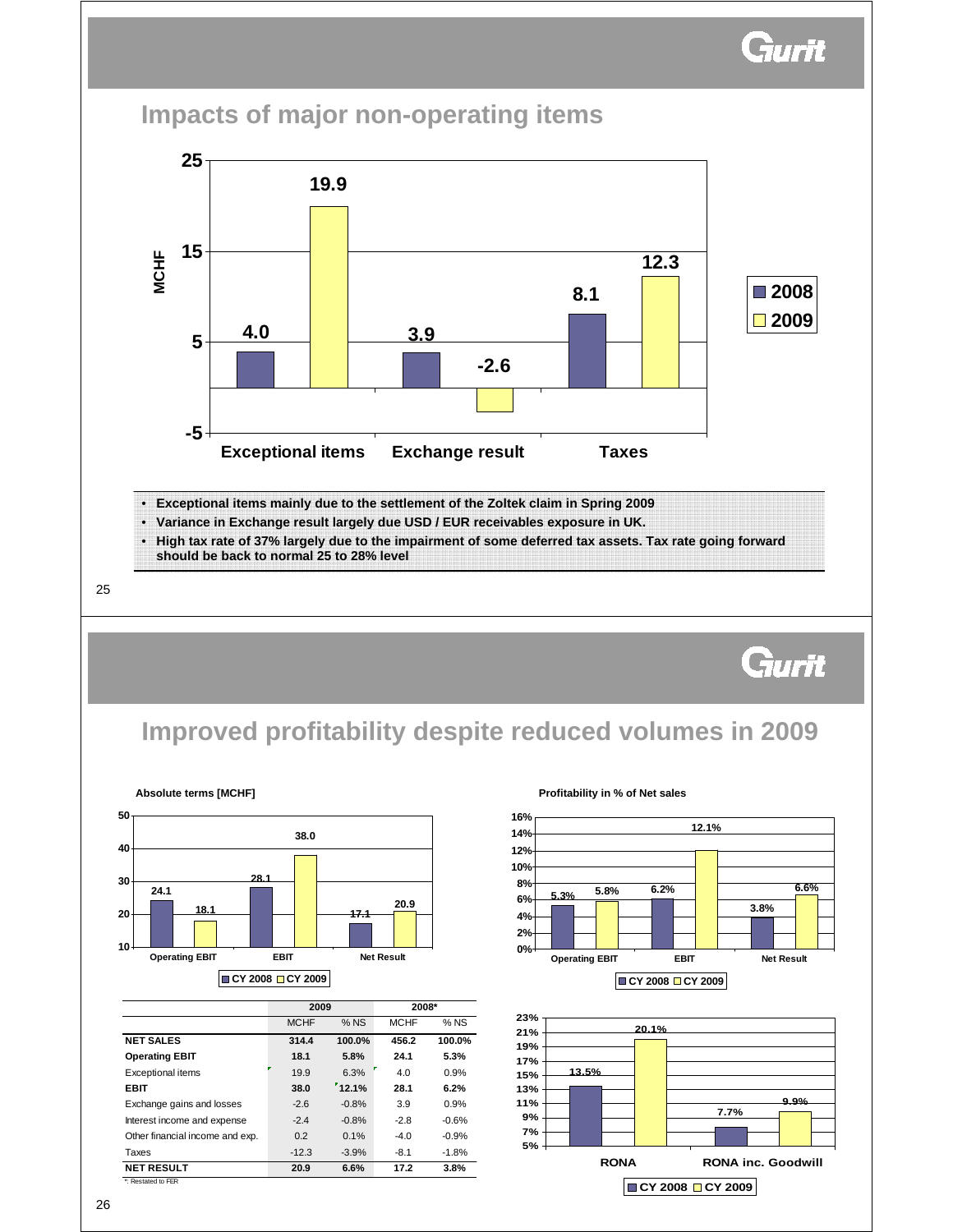### **Strong Balance sheet despite recent acquisitions**

**MCHF**



| <b>Consolidated Assets</b>    | <b>Dec 09</b> |      | <b>Dec 08</b><br>(restated) |      |
|-------------------------------|---------------|------|-----------------------------|------|
|                               | <b>MCHF</b>   | %    | <b>MCHF</b>                 | %    |
| Cash                          | 51.9          | 21%  | 45.9                        | 18%  |
| Trade receivables             | 44.0          | 18%  | 53.4                        | 21%  |
| Inventories                   | 31.9          | 13%  | 41.0                        | 16%  |
| Other current assets          | 9.4           | 4%   | 18.8                        | 7%   |
| Deferred income tax assets    | 3.1           | 1%   | 3.6                         | 1%   |
| Property, plant and equipment | 99.8          | 41%  | 91.3                        | 36%  |
| Intangible assets             | 3.9           | 2%   | 3.1                         | 1%   |
| Other non-current assets      | 0.3           | 0%   | 0.1                         | 0%   |
| <b>TOTAL ASSETS</b>           | 244.3         | 100% | 257.2                       | 100% |
| 27                            |               |      |                             |      |

| <b>Consolidated</b>             | <b>Dec 09</b> |      | <b>Dec 08</b><br>(restated) |      |
|---------------------------------|---------------|------|-----------------------------|------|
| <b>Liabilities and Equity</b>   | <b>MCHF</b>   | $\%$ | <b>MCHF</b>                 | %    |
| <b>Borrowings</b>               | 27.5          | 11%  | 44.2                        | 17%  |
| Trade payables                  | 17.3          | 7%   | 30.3                        | 12%  |
| Other current liabilities       | 31.6          | 13%  | 22.1                        | 9%   |
| Deferred income tax liabilities | 13.7          | 6%   | 15.1                        | 6%   |
| Provisions                      | 19.3          | 8%   | 4.5                         | 2%   |
| Other non-current liabilities   | 0.2           | 0%   | 1.8                         | 1%   |
| Equity                          | 134.7         | 55%  | 139.2                       | 54%  |
| <b>TOTAL LIABILITIES AND</b>    |               |      |                             |      |
| <b>EQUITY</b>                   | 244.3         | 100% | 257.2                       | 100% |

27



### **Excellent cash flow strengthens net cash position**

|                                           | 2009        | 2008        |
|-------------------------------------------|-------------|-------------|
|                                           | <b>MCHF</b> | <b>MCHF</b> |
| EBIT                                      | 38.0        | 28.1        |
| Depreciation, amortisation, impairment    | 11.5        | 14.6        |
| Other cash flow from operating activities | 6.7         | $-11.6$     |
| Purchase of PPE and Intangibles           | $-10.9$     | $-8.5$      |
| Proceeds from sale of PPE and Intangibles | 2.4         | 13.1        |
| Acquisition of subsidiaries               | $-22.5$     | 0.0         |
| Proceeds from disposal of subsidiaries    | 3.5         | 6.2         |
| Change in non-current other receivables   | 0.8         | 0.0         |
| Change in borrowings                      | $-19.5$     | $-31.9$     |
| Dividend distribution                     | $-6.1$      | $-3.0$      |
| <b>CHANGE IN CASH AND CASH</b>            |             |             |
| <b>EQUIVALENTS</b>                        | 3.9         | 7.0         |

#### **CASH FLOW FROM OPERATING ACTIVITES**



**CY 2008 CY 2009**



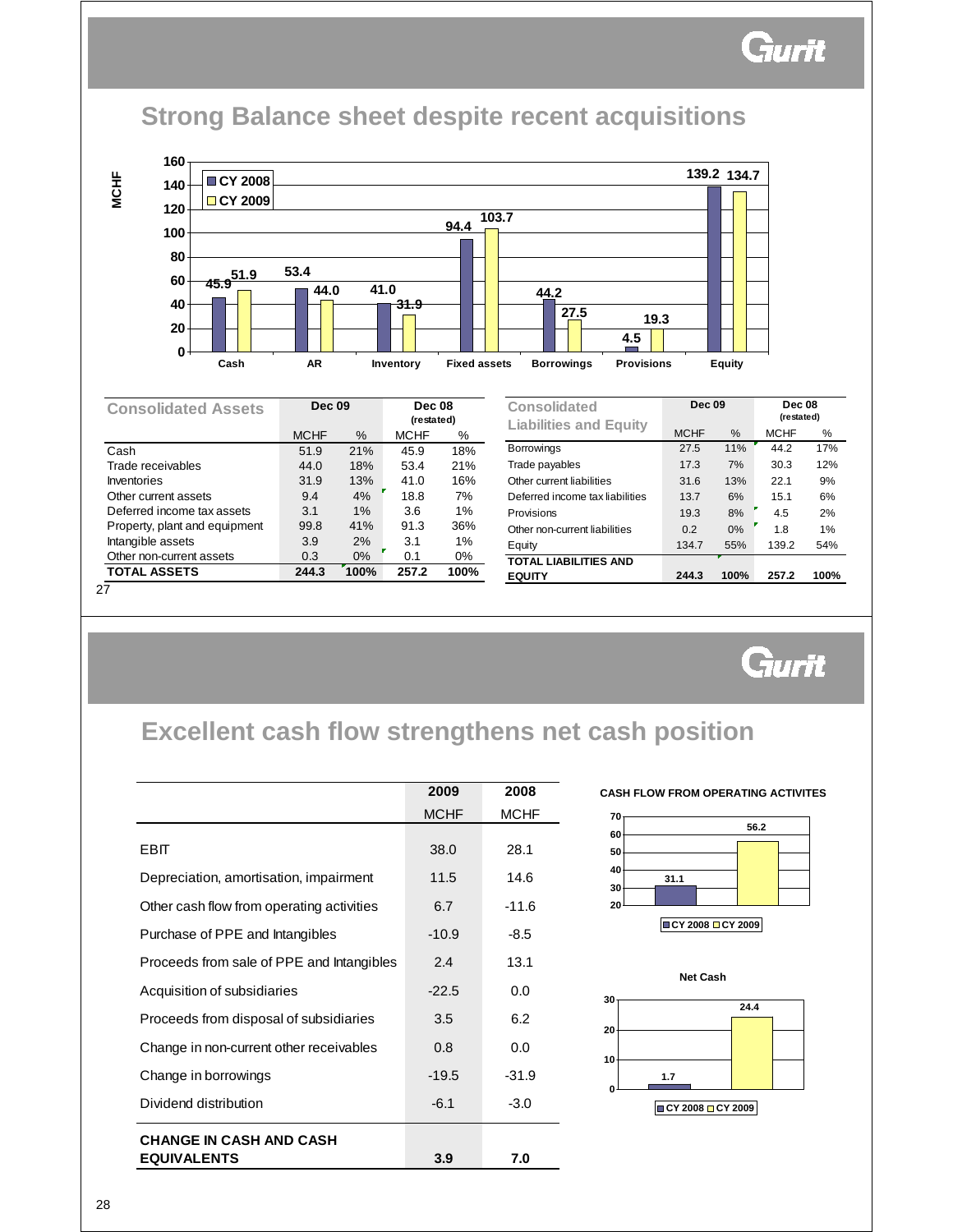

# **Strategic and operational steps 2010 and business outlook**



- Focus on target markets with strong **growth** potential
- Market leading developer and manufacturer of advanced composites with **global** presence
- Strong **innovation and procurement synergies** across target market areas
- **Unique "one stop shop" materials offering for** prepregs, foams, formulated products
- **Comprehensive know-how base** in structural engineering, composite processing, materials technology, design, prototyping and including now also **tooling**
- High **innovation** pace
- Improving earnings and financial stability



Gurit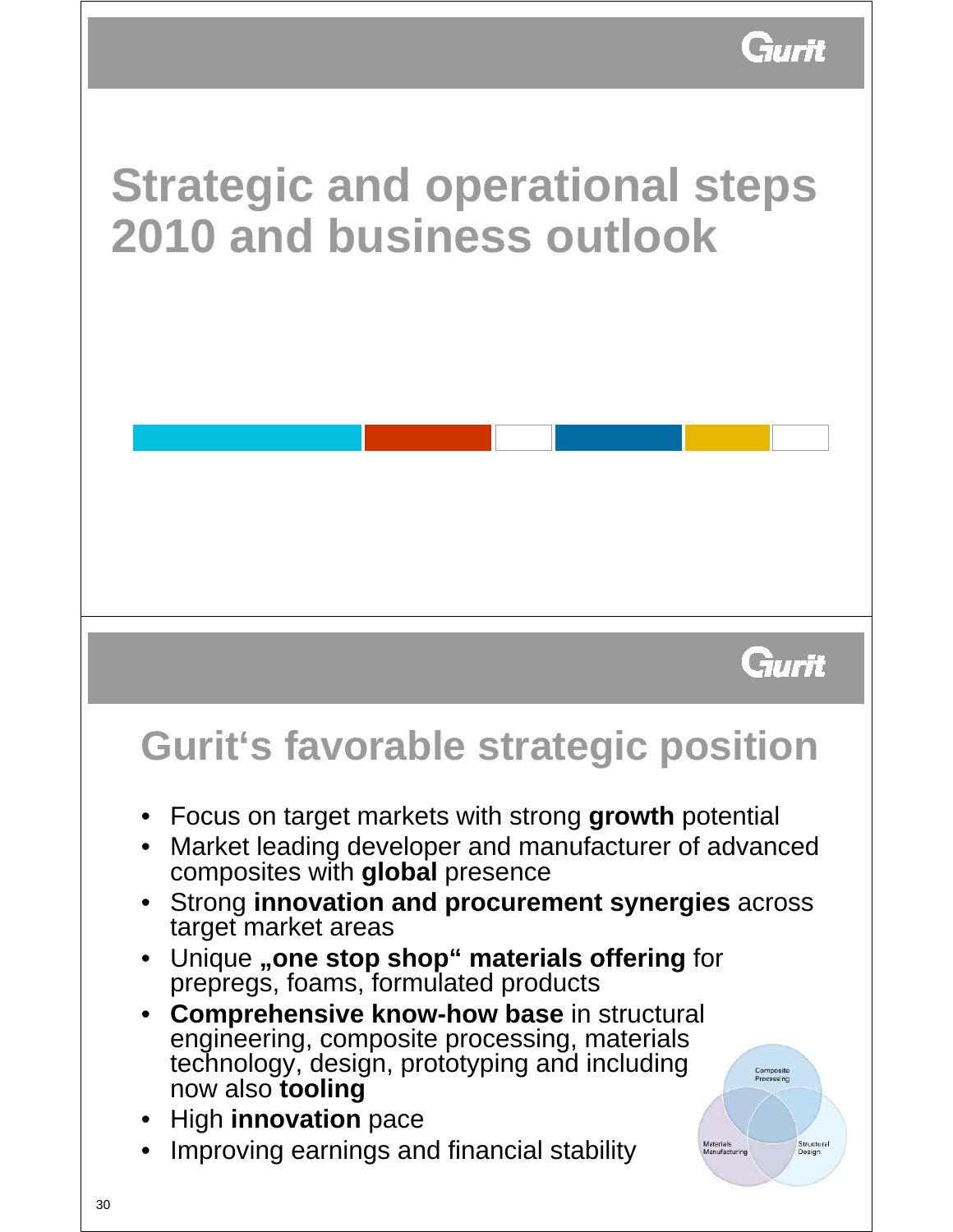

### **Operational BU focus areas in 2010** Wind Energy: • Determined to widen and balance global customer base, especially in Asia • Launch new core materials in Asia (PVC, PET, Balsa) and Europe (PET) New innovative service offering coming to market • Further extend value chain, e.g. kitting, blade engineering Tooling: • Accommodate Chinese mould demand for current and longer blades • Develop international mould customer base in addition • Significant expansion in capacity on new Campus by summer 2010 Transportation: Secure sales with innovative products for aircraft interiors and certain secondary structures • Add new customers in automotive to the existing three by YE 2010 Marine: • Expand global structural engineering leadership in Super Yachts • Focus on Mediterranean Marine market to raise penetration Benefit from B<sup>3</sup> SmartPac offering for production boat market 31 Gurit

# **Operational Action Plan 2010**

**Sales & Marketing: Ramp-up PET, PVC, Balsa core families into market, B3 SmartPac, get Tooling global** 

**Operations: Achieve "five sigma" quality in 2010 at even higher flexibility to counter volatility** 

**Procurement: Maintain lucrative bill of sourcing, reduce single-sourcing, fabric supplier development** 

**Leadership: Building further a global leadership team and foster talent Management**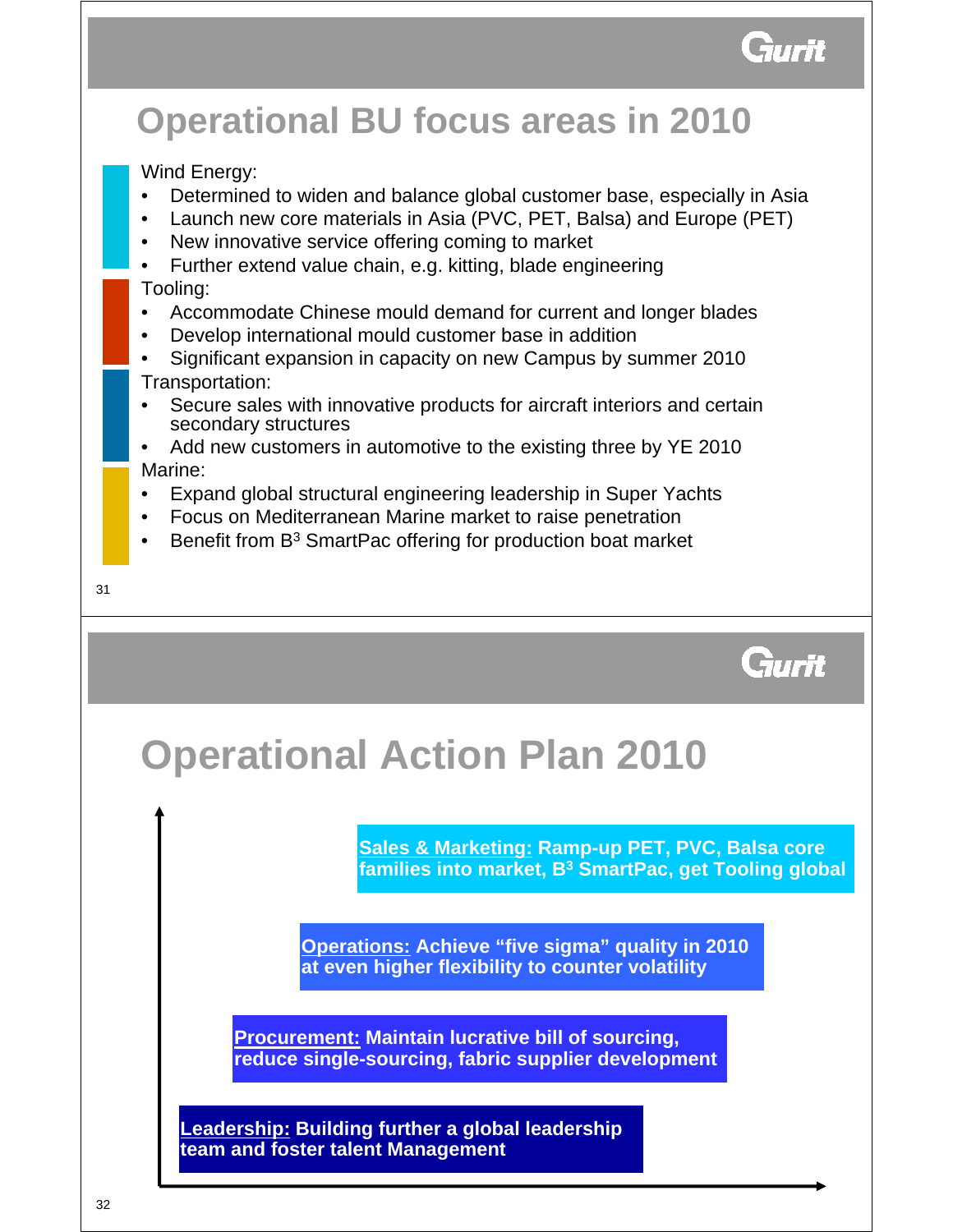

# **Outlook and Guidance**

### 2010:

- $\triangleright$  Positive target market sales growth
	- ¾ Wind Energy: FY largely stable after extremely slow Q1 2010
	- ¾ Tooling: adds some CHF 30 million in sales
	- ¾ Transportation: largely stable, potentially additional automotive customers
	- ¾ Marine: sales growth starting from dramatically reduced volumes
- $\triangleright$  EBIT target of 8 10% for FY 2010

Mid term targets (2011/12):

- $\triangleright$  Sales: Return to traditional growth corridors of target markets
- $\triangleright$  EBIT: margin 8-10%

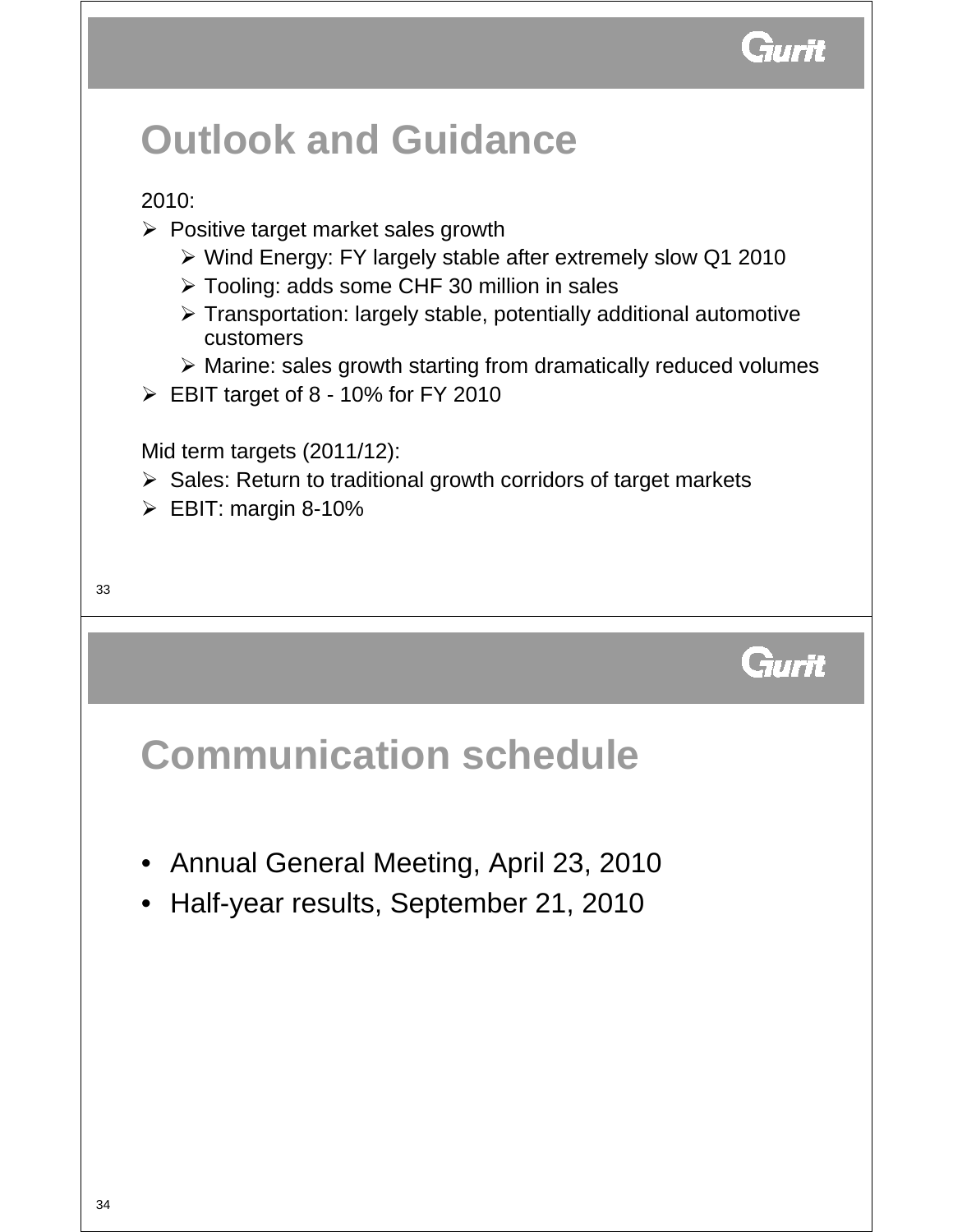

# **Annual General Meeting** Gurit **Peter Leupp nominated as new Member of the Board of Directors** • Since 2007, Head Power Systems Division at ABB • Since 2007, Member of Group Executive Committee at ABB • 2005-2006, Regional Manager North Asia, ABB • 2001-2006, Country Manager China of ABB • Started his career at ABB in 1977 • Swiss Citizen, born in 1951 • Electrical Engineering, Swiss Federal Institute of Technology, Zürich